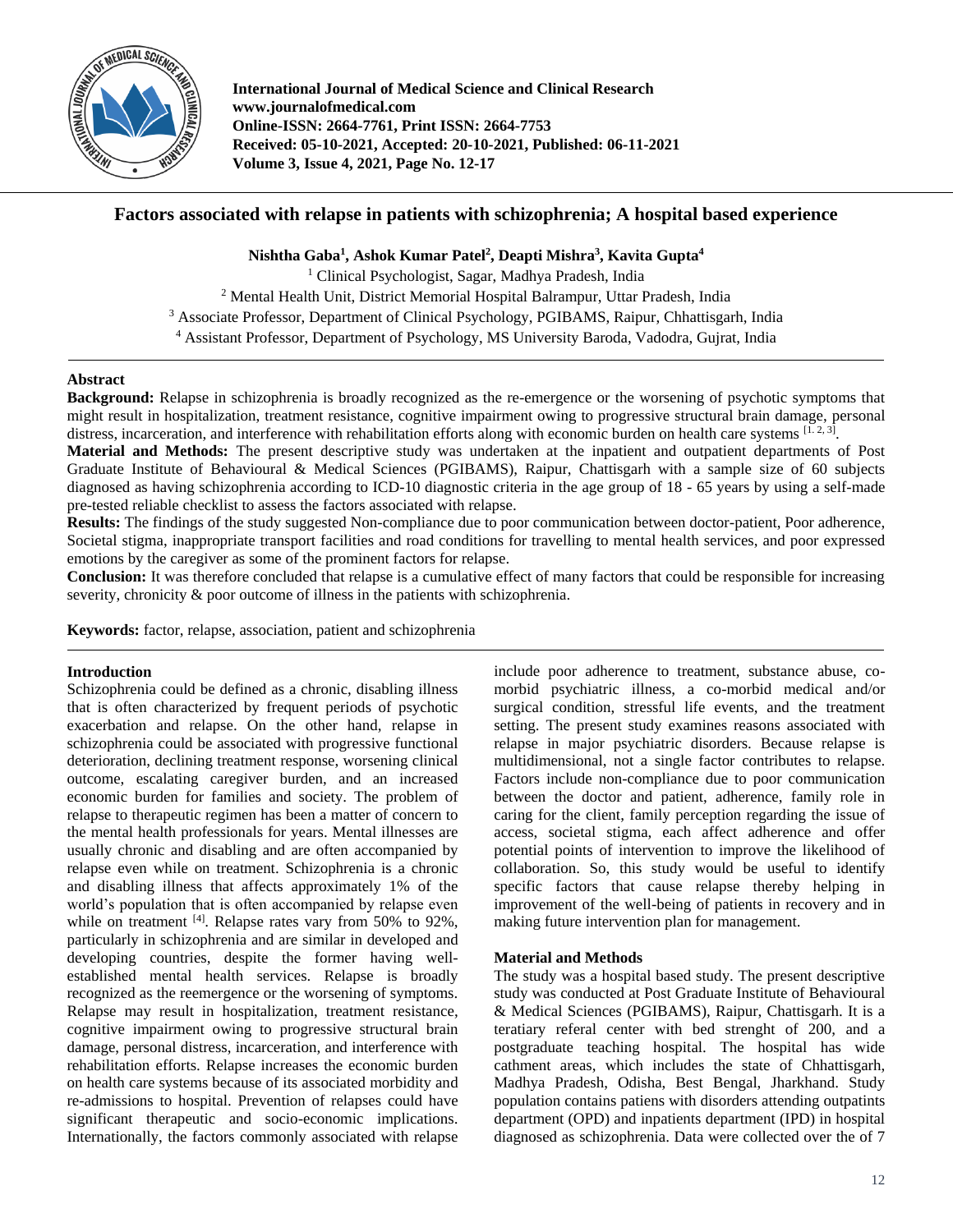months from Augest 2012 to May 2013. The inclusion criteria for such patients were age (should be between 18 and 65), patients diagnosed as a case of schizophrenia according to ICD-10 (International Classification of Disease and Related Health Problems-10) with at least 2 years of duration of illness. Exclussion criteria for the patients were they should not be suffring from neurological disorders such as seizures, movement disorders, cerebral palsy, or any other co-morbid psychiatric disorders or chronic disorders or using any pharmacological interventions other than psychiatric drugs. Only those patients were enrolled in the study who met all the inclussion criteria and none of the exclussion criteria. All the patients were approched to participate in the study during the study period. Administrative approval for the study was obtained from the head of the departments of the hospital. After obtaining formal permission from participants, the investigator explained the aims and methods of the study to all participants. Questions regarding the study were invited from the participants and they were given freedom to leave the study whenever they desire. A total of 60 patients were consented for the study.

The data were collected using a self-administered pre-tested semi-structured questionnaire. A questionnaire booklet was developed covering the following domains: Sociodemographic profile, clinical data sheet, and a self-made checklist to assess the factors associated with relapse with interrater reliability found to be Kappa  $= 0.68$ .

Data were entered in an MS excel sheet. Descriptive analysis such as mean, Standerd deviation (SD), frequency and persentage were used for quantitative and categorical data respectively. Contengency table were made. Analysis were performed through Statistical Package for Social Sciences version 16.0 software (SPSS Inc., Chicago, IL, United Staets).

### **Results**

| Variables                                                                       |                                                    |    | Agree          |  |               | <b>Uncertain Disagree</b> |  |
|---------------------------------------------------------------------------------|----------------------------------------------------|----|----------------|--|---------------|---------------------------|--|
|                                                                                 |                                                    |    | $\frac{6}{10}$ |  | $\frac{6}{9}$ | $\frac{0}{0}$             |  |
|                                                                                 |                                                    |    |                |  |               |                           |  |
| Non-compliance due to poor communication between<br>doctor patient relationship | Inadequate information by doctor                   | 6  | 10.0           |  |               | 53 88.3                   |  |
|                                                                                 | Doctor was rude, careless and unconcerned          |    |                |  | 1.7           | 59 98.3                   |  |
|                                                                                 | Competence of doctor doubtful                      |    |                |  |               | 60 100.0                  |  |
|                                                                                 | Doctor not accessible                              | 28 | 46.7           |  |               | 32 53.3                   |  |
|                                                                                 | Inexperienced and low confident doctor             |    |                |  |               | 60 100.0                  |  |
|                                                                                 | Doctor shopping due to slow improvement            |    | 8.3            |  | 1.7           | 54 90.0                   |  |
|                                                                                 | Patient could not communicate problems effectively | 42 | 70.0           |  |               | 18 30.0                   |  |

#### **Table 2:** Showing the frequency and percentage related to adherence:

|           |                                                |    | Agree         |                | <b>Uncertain</b> | <b>Disagree</b> |               |  |
|-----------|------------------------------------------------|----|---------------|----------------|------------------|-----------------|---------------|--|
|           | <b>Variables</b>                               | F  | $\frac{0}{0}$ | F              | $\frac{0}{0}$    | $\mathbf{F}$    | $\frac{0}{0}$ |  |
|           | Substance use                                  | 22 | 36.7          |                | 1.7              | 37              | 61.7          |  |
|           | Side-effects                                   | 40 | 66.7          |                | 1.7              | 19              | 31.7          |  |
|           | Caregivers afraid of side-effects              | 12 | 20.0          |                | 1.7              | 47              | 78.3          |  |
|           | Patient refuses treatment due to side-effects  | 21 | 35.0          | 1              | 1.7              | 38              | 63.3          |  |
|           | Caregivers not prepared to tackle side-effects | 27 | 45.0          | 1              | 1.7              | 32              | 53.3          |  |
|           | Patient refuses regular treatment              | 35 | 58.3          | $\Omega$       | $\Omega$         | 25              | 41.7          |  |
|           | Poor insight                                   | 38 | 63.3          | $\Omega$       | $\Omega$         | 22              | 36.7          |  |
|           | Caregivers forget to give medication           | 5  | 8.3           | $\Omega$       | $\Omega$         | 55              | 91.7          |  |
|           | Patient throws medicine                        | 20 | 33.3          | $\Omega$       | $\Omega$         | 40              | 66.7          |  |
| Adherence | Patient is responsible to take treatment       | 13 | 21.7          | $\overline{4}$ | 6.7              | 43              | 71.7          |  |
|           | Medication not accessible                      | 35 | 58.3          | $\overline{2}$ | 3.3              | 23              | 38.3          |  |
|           | Costly Medical health services                 | 29 | 48.3          | $\overline{4}$ | 6.7              | 27              | 45.0          |  |
|           | Patient refuses too many medication            | 38 | 63.3          | $\mathbf{0}$   | $\Omega$         | 22              | 36.7          |  |
|           | Caregivers manipulate treatment                | 7  | 11.7          | $\overline{c}$ | 3.3              | 51              | 85.0          |  |
|           | Poor Patient education                         | 17 | 28.3          | 1              | 1.7              | 42              | 70.0          |  |
|           | Caregivers afraid of addiction to medication   | 18 | 30.0          | 1              | 1.7              | 41              | 68.3          |  |
|           | Patient doubts effectiveness of treatment      |    | 1.7           | $\mathbf{0}$   | $\Omega$         | 59              | 98.3          |  |
|           | Patient hopeless of cure                       |    | 1.7           | $\Omega$       | $\Omega$         | 59              | 98.3          |  |
|           | Long duration of treatment                     | 42 | 70.0          | $\Omega$       | $\Omega$         | 18              | 30.0          |  |
|           | Patient needs accompaniment to the clinic      | 53 | 88.3          | $\Omega$       | $\Omega$         | 7               | 11.7          |  |

**Table 3:** Showing the frequency and percentage of factors related to family role in caring for patients

| ⁄ ariables                                                                     |                                                                    |    | Agree         | <b>Jncertain</b> | $\sim$<br><b>Disagree</b> |              |
|--------------------------------------------------------------------------------|--------------------------------------------------------------------|----|---------------|------------------|---------------------------|--------------|
|                                                                                |                                                                    |    | $\frac{0}{0}$ | $\frac{0}{0}$    | ю                         | $\mathbf{0}$ |
| $\blacksquare$<br>$\cdot$ .<br>Famıly<br>the client '<br>role in caring<br>tor | Patient<br>: discharged<br>ı without.<br>information.<br>∷adequate | 40 | ↗<br>         | .                | 1 V                       | 10.          |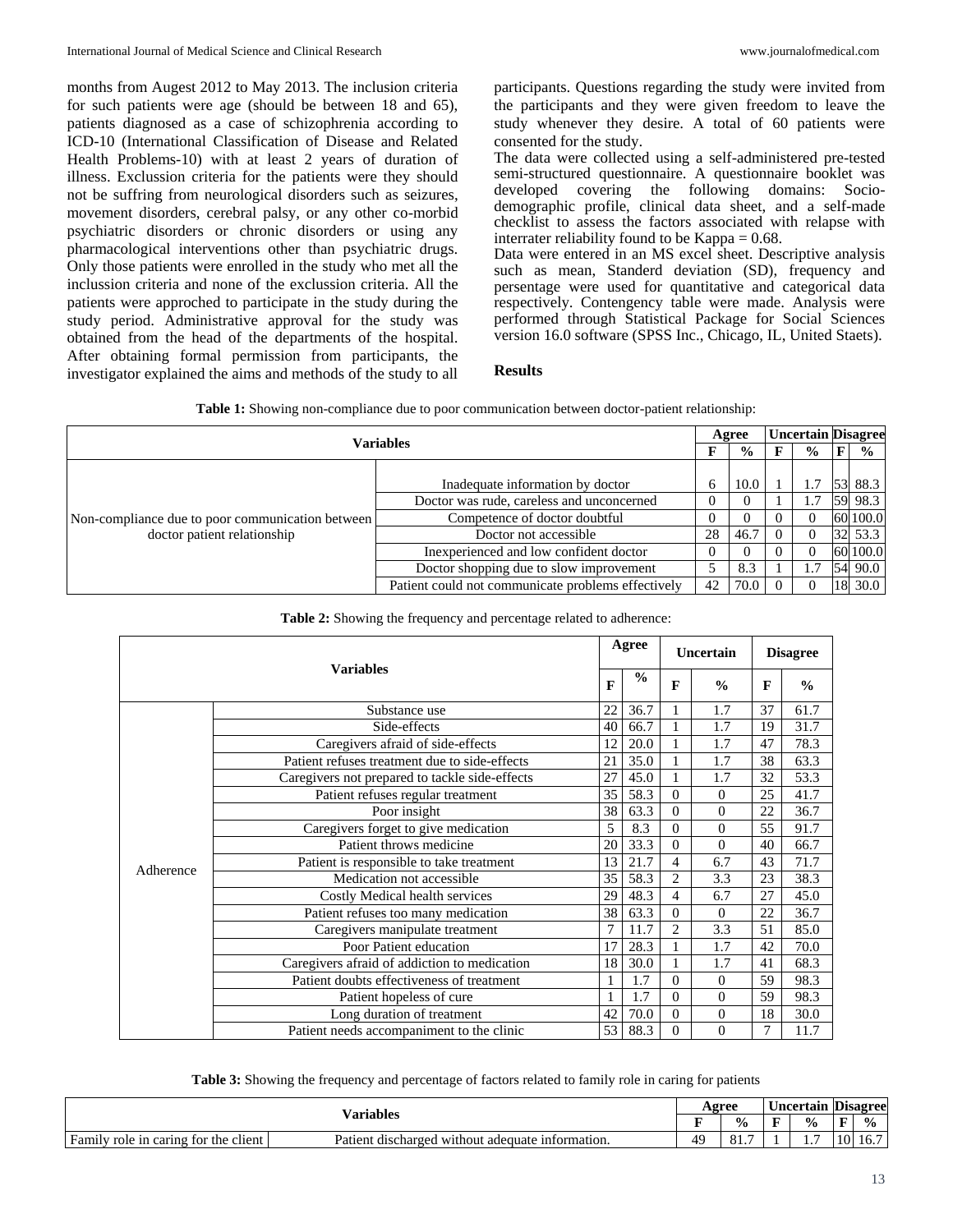| Caregivers lack skills to deal with Patient at home.   | 49 | 81.7  | - ( ) |     |       | 18.3    |
|--------------------------------------------------------|----|-------|-------|-----|-------|---------|
| Caregivers forget follow-up dates.                     |    | 8.3   |       |     |       | 55 91.7 |
| Poor follow-up due to festival/workload in fields etc. | 10 | 16.7  |       |     |       | 50 83.3 |
| Caregivers over-protective                             |    | 45.0  |       |     |       | 33 55.0 |
| Caregivers don't recognize symptoms.                   |    | . . 7 |       | 3.3 |       | 57 95.0 |
| Caregivers pass critical comments                      | 35 | 58.3  |       |     |       | 25 41.7 |
| Caregivers physically punish patient                   | 13 | 21.7  |       |     | $-47$ | 78.3    |
| Patient teased/called insane.                          |    | 25.0  |       |     |       | 75.0    |

**Table 4:** Showing frequency and the percentage of the factors related to family perception regarding issues of access:

| <b>Variables</b>                             |                                                       |    | Agree         | Uncertain |               | <b>Disagree</b> |               |  |
|----------------------------------------------|-------------------------------------------------------|----|---------------|-----------|---------------|-----------------|---------------|--|
|                                              |                                                       | F  | $\frac{0}{0}$ |           | $\frac{0}{0}$ | F               | $\frac{6}{6}$ |  |
| Family perception regarding issues of access | Distant clinics/hospitals                             | 28 | 46.7          |           |               | 32              | 53.3          |  |
|                                              | Costly transport                                      | 22 | 36.7          |           | 1.7           | 37              | 61.7          |  |
|                                              | Hospitals should not be closed over holidays          | 53 | 88.3          |           |               |                 | 11.7          |  |
|                                              | Poor road conditions                                  | 21 | 35.0          |           |               | 39              | 65.0          |  |
|                                              | Poor transport facility                               | 20 | 33.3          |           |               | 40              | 66.7          |  |
|                                              | Lack of supporting hands to take patient to hospital. | 53 | 88.3          |           |               |                 | 11.7          |  |
|                                              | Mental health professionals not within reach.         | 28 | 46.7          |           |               | 32              | 53.3          |  |
|                                              | Life events                                           | 22 | 36.7          | 6         | 10.0          | 32              | 53.3          |  |

**Table 5:** Showing the frequency and the percentage of the factors related to the societal stigma

| <b>Variables</b> |                                                       |    | Agree         |          | Uncertain     |    | <b>Disagree</b> |
|------------------|-------------------------------------------------------|----|---------------|----------|---------------|----|-----------------|
|                  |                                                       |    | $\frac{0}{0}$ |          | $\frac{0}{0}$ | F  | $\frac{0}{0}$   |
|                  | One shouldn't be related to mental ill person.        | 12 | 20.0          |          | 0             | 48 | 80.0            |
|                  | Prefer institutionalization to keep them away.        | 3  | 5.0           |          | 1.7           | 56 | 93.3            |
| Societal stigma  | Community members do not associate with mentally ill. | 43 | 71.7          |          | 1.7           | 16 | 26.7            |
|                  | Community leisure activities not for mentally ill.    | 6  | 10.0          |          | 1.7           | 53 | 88.3            |
|                  | Mentally ill can't learn.                             | 50 | 83.3          | $\Omega$ | 0             | 10 | 16.7            |
|                  | Not accepted by Community members                     | 43 | 71.7          |          | 1.7           | 16 | 26.7            |
|                  | Poor work facility in community for mentally ill.     | 57 | 95.0          |          | 3.3           |    | 1.7             |
|                  | Mental illness are not medical problems               |    | 1.7           |          | 11.7          | 52 | 86.7            |
|                  | Medicines deteriorate functionality & health.         |    | 1.7           |          | 6.7           | 55 | 91.7            |
|                  | Marriage best solution.                               | 28 | 46.7          | 10       | 16.7          | 22 | 36.7            |

#### **Discussion**

The present study was conducted to identify the factors associated with relapse of schizophrenic patients. For this purpose 60 schizophrenic patients, both male and female were included along with their caregivers. The socio-demographic details and clinical details of the study have been discussed in the previous paper  $[5]$ .

Non-compliance due to poor communication between doctorpatient may be a factor for relapse.

In this study, majority of the persons agreed that the patients had difficulty in communicating their problems effectively (70.0%) leading to relapse. This result was supported by the study conducted by a similar study that indicated poor communication skills among the mentally ill [6]. In a study, it was found that the single best predictor of medication compliance among discharged schizophrenia patients was the patient's perception of the physician's interest in him or her as a person [7]. In a similar study it was found that, compared with patients who refused medications, schizophrenia inpatients who consented to neuroleptic treatment rated themselves as more satisfied with ward staff and their own physicians and felt that their physicians understood them, had their best interests in mind, and had explained the reasons for taking medications and their potential side effects [8].

Poor adherence is considered as a prominent factor for relapse. According to the results of this study (Table 2) most of the patients (66.7%) were having side effects. Similar findings were reported in a similar study in which they found that almost all patients mentioned side effects of various medications, such as, sleepy, weakness, powerless, dizziness as a deterrent to compliance  $[9]$ . A similar study concurs with these findings and describes drug side effects as dry mouth, tremors, and stiffness as well as increased salivation [10]. In present study 58.35% respondents agreed that medication was not accessible, which is similar to the findings suggested by similar study  $[11]$ . Many patients (36.7%) were abusing substance which is similar to the previous studies being conducted  $[12, 13, 14]$  with a greater risk of re-hospitalisation  $[15]$ . Majority of the participants (63.3%) agreed that patient refuses too many medication, 58.35% agree that patient refuses to take regular treatment, 33.3% patients were throwing away their medicines, 28.3% patients were poorly educated about treatment. In a similar study it was viewed that the inefficacy and poor tolerability of typical antipsychotic medication can be responsible for relapse [16]. Most of the participants (63.35%) had poor insight that is consistent with a similar study which shows that 27.6% patients having no insight is the most prevalent cause for non-compliance  $[17]$ . 88.3% respondents agreed that patient needs accompaniment to the clinic that is similar to the findings observed in a study [6]. 70.0 % respondents agree having difficulty with the long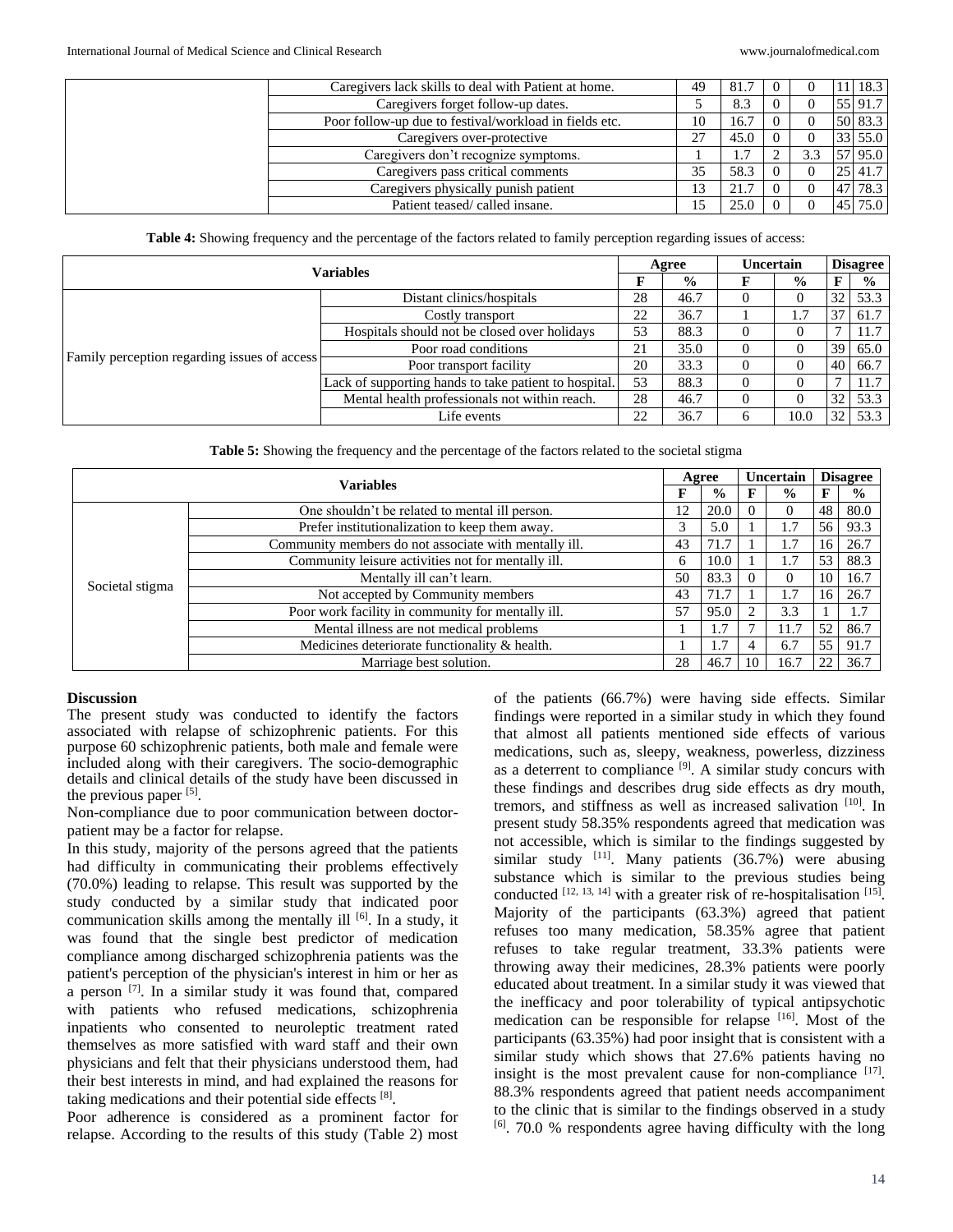duration of the treatment & 48.35% caregivers found Mental Health services to be very costly, this was supported by a similar study <sup>[18]</sup>. Moreover, poor drug compliance in turn again increases the cost of treatment. Studies consistently show an increase in psychiatric hospitalizations when patients are non-adherent to their medications  $[19, 20, 21, 22, 23]$ . 30% caregivers were afraid of addiction to medication while 11.7% caregivers manipulated the treatment causing relapse. A similar study showed the importance of family education about schizophrenia and treatment, as this helped the relatives to acquire skills to help patients and their families to cope more effectively with the disruptive results of their illness [24]. Adherence is encouraged by family caregivers through support in reminding clients with mental illness to take their medications regularly that is supported by a similar study findings<sup>[25]</sup>.

Majority of respondents agreed that the patients were discharged with inadequate information about the medication and other related ideas (81.7%) & equal number of caregivers agreed that they lack skills to deal with the patient at home. In a study it was viewed that family members are frightened and confused by their family member's strange new beliefs or behaviors, decreased energy levels, loss of motivation, or cessation of usual activities [26]. 58.3% caregivers accepted passing critical comments & 15% respondents called the patient insane consistence with previous researches that has been shown to be predictive of relapse after discharge from hospital treatment over a period of 9 months to 2 years <sup>[27]</sup>. On the other hand, 45.0% caregivers overprotect the patient. Emotional over-involvement demonstrates a different side compared to hostile and critical attitudes but is still similar with the negative effect that causes a relapse  $[28]$ . 21.7% caregivers physically punish the patient. This finding is consistent with most studies that have found a relationship between negative family environments (attitude and level of support from people in the individual's life) and relapse  $[29, 30, 30]$ 31]. 16.7% had poor follow-up due to festival or workload, 8.3% forget follow-up dates while 5.0% respondents didn't recognize symptoms. Awareness and insight, not just on the part of the patient but also on the part of the family, appear to have a beneficial impact on adherence [32].

Results regarding issues of access (Table 4) indicate that 88.3% caregivers agree that hospitals should not be closed on holidays 88.3% caregivers agree that they lack supporting hands to take patient to hospitals. 46.7% find clinics to be distant while 46.7% did not had mental health professionals within reach, 36.7% found transport to be very costly, 36.7% had life events such as marriage, birth of child, death, separation etc., 35.0% reported poor road conditions & 33.3% reported poor transport facility as probable reason for relapse. The findings of the study are consistent with a similar study [6]. These findings can be explained in the light of the fact that in India there is a huge lack of mental health professionals in proportion to their need followed by shortcoming of the services in rural areas thereby causing poor adherence and in turn relapse.

Regarding the factors associated with societal stigma results indicated that majority (95.0%) caregivers agree of poor work facility in community for mentally ill, for 86.7% caregivers disagree that mental illness are not medical problems, 83.3%

of them feel that mentally ill can't learn, 71.7% respondents agree that the patient are not accepted by community members & equal number agree that community members do not associate with mentally ill persons, 46.7% respondents viewed marriage as the best solution, 20% respondents felt that they should not be related to the mentally ill person, 10% agreed that community leisure activities are not for mentally ill, 5% prefer institutionalization of the patient to keep them away, 1.7% viewed that medicines deteriorate functionality and health (Table 5). Findings that community members do not associate with mentally ill persons, is supported by a similar study [6]. In a similar study, it was also found that patients attributed relapse to lack of social support  $(20\%)$  [25]. Many respondent's belief that marriage is the best solution may be because many of them belong to rural area so they have lack of awareness and proper education. In the same respect, the study conducted in Chicago demonstrated that family members experience stigma through their association with the person with mental illness [33]. In a similar study, it was found that the direct effects of hospitalization and the resulting psychosocial consequences place a huge burden on caregivers and relatives and may lead to difficulties in their relationship with the patient <sup>[34]</sup>. The impact of societal stigma (e.g. social avoidance and rejection, low expectations, prejudice, and discrimination directed at an individual or group) poses a challenge to the full social integration of persons with psychiatric disabilities, since it interferes with their efforts to develop friendships, find employment, or join organized groups and community activities [35].

## **Conclusion**

The present study was an attempt to find out the factors associated with relapse in patients with schizophrenia and for this purpose samples were taken from inpatient and outpatient department of Post Graduate Institute of Behavioural and Medical Sciences.

Thus, it can be concluded that relapse is a cumulative effect of many factors. As frequent relapse are responsible for increasing severity, chronicity & poor outcome of illness despite of the fact that many patients of schizophrenia can maintain a symptom free life with proper treatment, prompt steps should be taken to tackle the problem of relapse. These include detailed and frequent psychoeducation to patient and family, emphasis on more outreach programmes, prescribing optimal number of drugs with less side-effects & developing & implementing programmes to deal with stigma towards mental illness and patients rehabilitation in community.

Thus, the important implication of this study is to provide us better psychoeducational skills for the early identifications, complications due to illness and mental health care in the family as well as in the community level. Also, it has an important role in counseling to the patient and their caregivers during the discharges from the hospital. Other implication such as making a proper management plan for the patients and their caregivers.

### **References**

1. Piggot TA, Carson WH, Saha AR. Aripiprazole for the prevention of relapse in stabilized patients with chronic schizophrenia: a placebo-controlled 26-week study. J Clin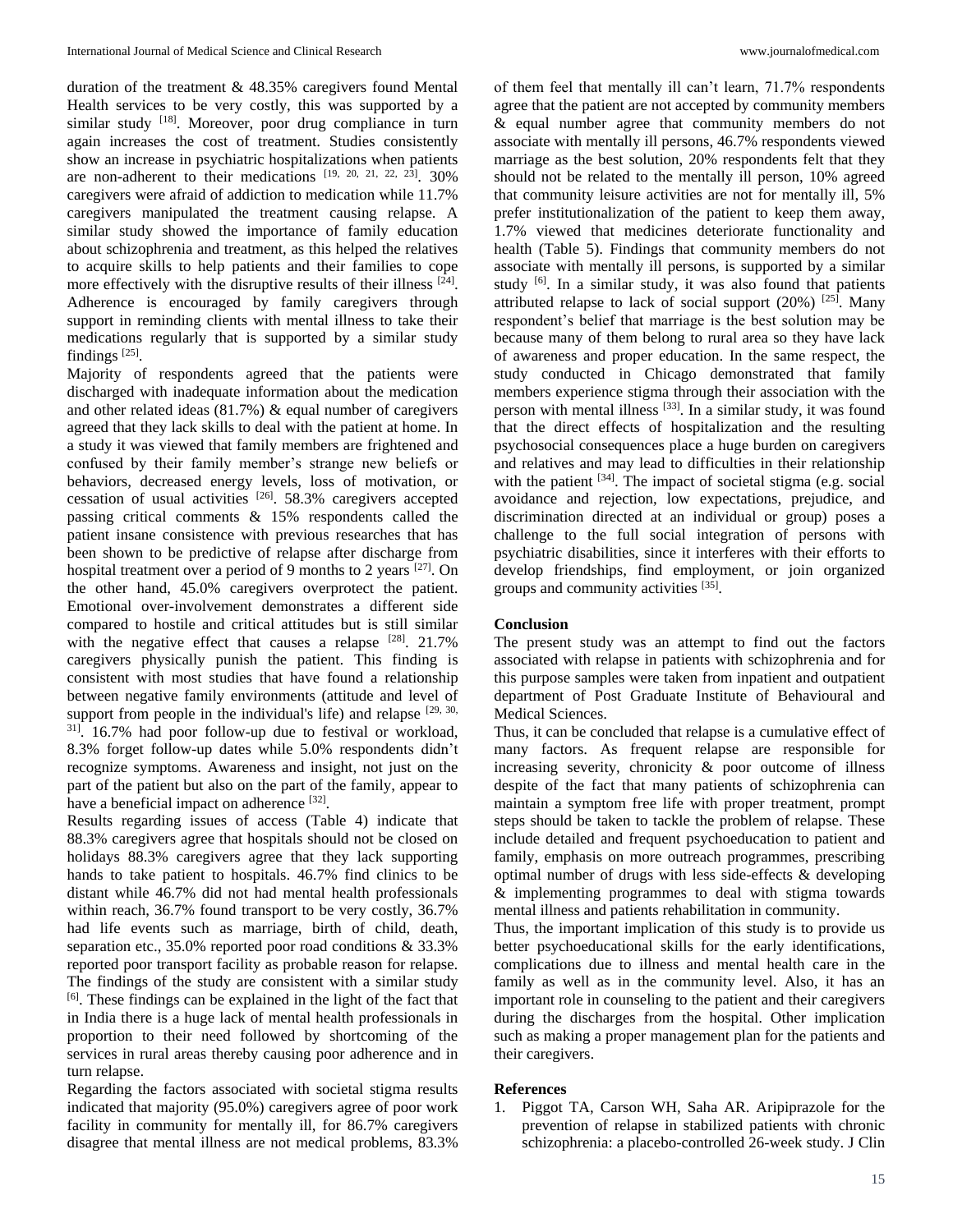Psychiatry,2003:64:1048-1057.

- 2. Almond S, Knapp M, Francois C. Relapse in schizophrenia: costs, clinical outcomes and quality of life. Br J Psychiatry,2004:184:346-351.
- 3. Knapp M, King D, Pugner K, Lapuerta P. Non-adherence to antipsychotic medication regimens: associations with resource use and costs. Br J Psychiatry,2004:184:509- 516.
- 4. Gelder MG, Lopez-Ibor JJ, Andreasen NC. New Oxford Textbook of Psychiatry. (2nd Ed.). Oxford: Oxford University Press, 2000.
- 5. Gaba N, Patel A. Role of Demographical Factors in relapse of patients with Schizophrenia. The International Journal of Indian Psychology, 2018, 6(4).ISSN: 2349- 3429.
- 6. Mahamba ND. Factors influencing relapse of psychiatric outpatients in the rural communities of the Eastern Cape Province. University of South Africa, 2009.
- 7. Nelson AA, Gold BH, Huchinson RA, Benezra E. Drug default among schizophrenic patients. American Journal of Hospital pharmacy,1975:32:1237-1242.
- 8. Marder SR, Mebane A, Chein CP, Winslade WJ, Swann E, Van Putten TA. Comparison of patients who refuse and consent to neuroleptic treatment. American Journal of psychiatry,1983:140(4):470-472.
- 9. Sharif SA, Ogunbanjo GA, Malete NH. Reasons for noncompliance to treatment among patients with psychiatric illness: a qualitative study. SA Fam Pract,2003:45(4):10- 13.
- 10. Ntongana ES. Non-compliance with treatment schedules in chronic psychiatric patients. Curationis,1996:19(1):68- 69.
- 11. Beebe LH. Community nursing support for schizophrenic clients. Archives of Psychiatric Nursing,2001:15(5):214- 222.
- 12. De Leon J, Diaz FJ. A meta-analysis of worldwide studies demonstrates an association between schizophrenia and tobacco smoking behaviors. Schizophr Res,2005:76:135- 157.
- 13. De Leon J. Atypical antipsychotic dosing: the effect of smoking and caffeine. Psychiatr Serv,2004:55:491-493.
- 14. Margolese HC, Carlos Negrete J, Tempier R. A 12-month prospective follow-up study of patients with schizophrenia-spectrum disorders and substance abuse: changes in psychiatric symptoms and substance use. Schizophr Res,2006:83:65-75.
- 15. Sullivan G, Wells KB, Morgenstern H, Leake B. Identifying modifiable risk factors for rehospitalization: A case control study of seriously mentally ill persons in Mississipi. Am J Psychiatry,1995:152:1749-1752.
- 16. Gerlach J. Improving outcome in schizophrenia: the potential importance of EPS and neuroleptic dysphoria. Annals of Clinical Psychiatry,2002:14:47-57.
- 17. Omranifard V, Yazdani M, Yaghoubi M, Namdari M. Noncompliance and its Causes Resulting in Psychiatric Readmissions, Iran J Psychiatry,2008:3:37-42.
- 18. Roy R, Jahan M, Kumari S, Chakraborty PK. Reasons for Drug Non-Compliance of Psychiatric Patients: A Centre Based Study, Journal of the Indian Academy of Applied Psychology,2005:31(1-2):24-28.
- 19. Weiden PJ, Kozma C, Grogg A, Locklear J. Hospital and Community Psychiatry,2004:55(8):886-891.
- 20. Gilmer TP, Dolder CR, Larco JP, Folsom DP, Lindamer L, Garcia P, Jeste DV. Adherence to treatment with antipsychotic medication and health care costs among Medicaid beneficiaries with schizophrenia. American Journal of Psychiatry,2004:161(4):692-699.
- 21. Ascher-Svanum H, Zhu B, Faries D, Lacro JP, Dolder CR. A prospective study of risk factors for nonadherence with antipsychotic medication in the treatment of schizophrenia. Journal of Clinical Psychiatry,2006:67(7):1114-1123.
- 22. Ward A, Ishak K, Proshorovsky I, Caro J. Compliance with refilling prescriptions for atypical antipsychotic agents and its association with the risks for hospitalization, suicide, and death in patients with schizophrenia in Quebec and Saskatchewan: A retrospective database study. Clinical Therapeutics: The International Peer-Reviewed Journal of Drug Therapy,2006:28(11):1912-1921.
- 23. Sun SX, Liu GG, Christensen DB, Fu AZ. Review and analysis of hospitalization costs associated with antipsychotic nonadherence in the treatment of schizophrenia in the United States. Current Medical Research and Opinion,2007:23(10):2305-2312.
- 24. Li Z, Arthur D. Family education for people with schizophrenia in Beijing, China. The British Journal of Psychiatry,2005:187:339-343.
- 25. Mwaba K, Molamu RB. Perceived causes of relapse among a sample of recovering psychiatric patients at Mafikeng hospital. Curationis,1998:21(1):56.
- 26. Swanson JW, Swartz MS, Van Dorn RA. A national study of violent behavior in persons with schizophrenia. Archives of General Psychiatry,2006:63(5):490-9.
- 27. Bachmann S, Bottmer C, Jacob S, Schroder J. Perceived Criticism in Schizophrenia: A comparison of instruments for the assessment of the patient's perspective and its relation to relatives expressed emotion. Psychiatry research,2006:142(2-3):167-175.
- 28. Lopez SR, Hipke KN, Polo AJ, Jenkins JH, Karno M, Vaughn C *et al*. Ethnicity, expressed emotion, attributions, and course of schizophrenia: Family warmth matters. Journal of Abnormal Psychology,2004:113:428- 439.
- 29. Weisman AG, Nuechterlein KH, Goldstein MJ, Snyder KS. Controllability perceptions and reactions to symptoms of schizophrenia: A within- family comparison of relatives with high and low expressed emotion. Journal of Abnormal Psychology,2000:109:167-171.
- 30. Hooley JM, Campbell C. Control and Controllability: beliefs and behaviour in high and low expressed emotion relatives. Psychol Med,2002:32:1091-1099.
- 31. Bebbington PE. The content and context of compliance. Int clin psycho pharmacology,1995:9(5):41-50.
- 32. Smith SM, Barzman D, Pristach CA. Effect of patient and family insight on compliance of schizophrenic patients. Journal of Clinical Pharmacology,1997:37:147-154.
- 33. Larson JE, Corrigan P. The Stigma of Families with Mental Illness. Acad Psychiatry,2008:32:87-91.
- 34. Taylor M, Chaudhry I, Cross M, McDonald E, Miller P,